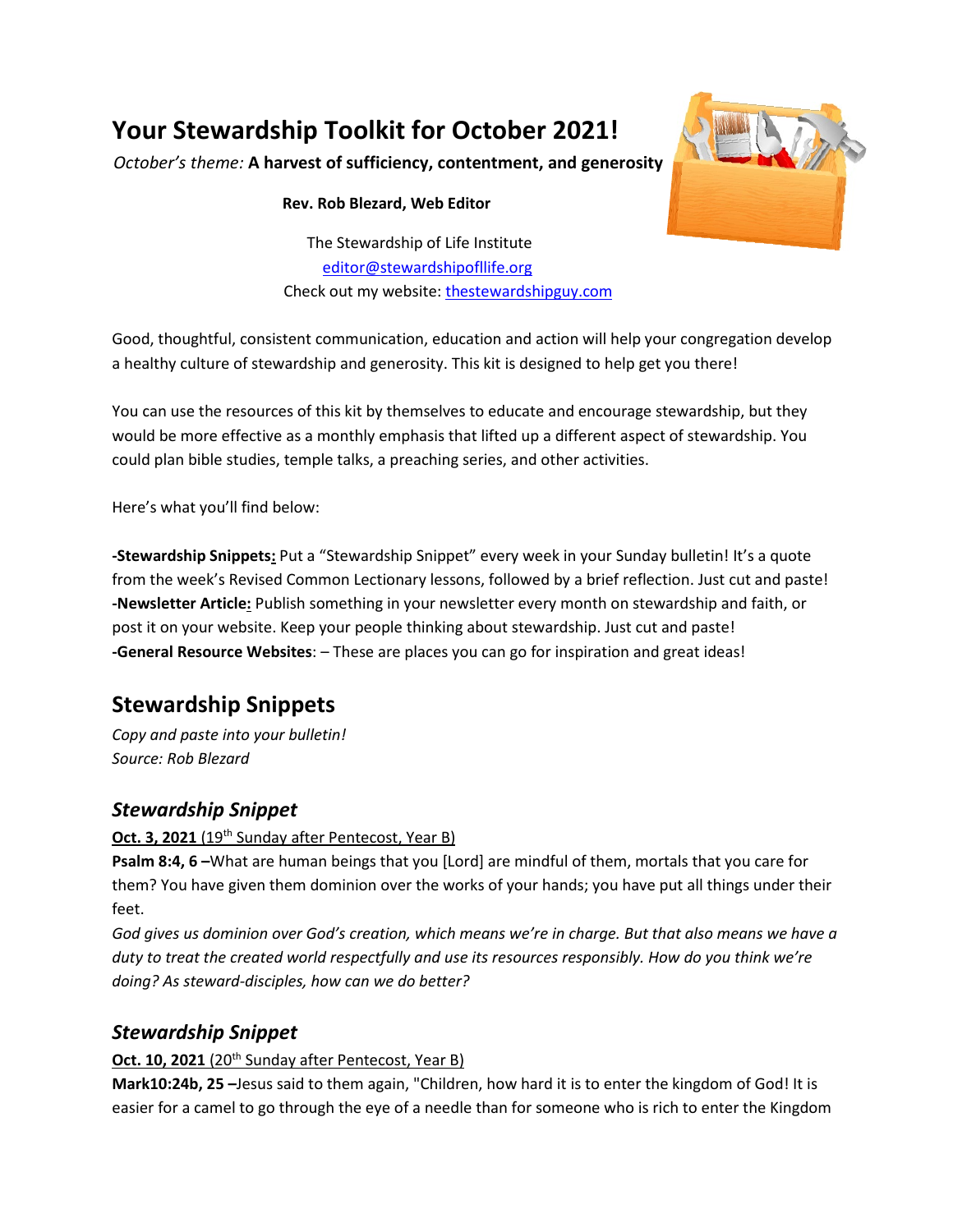of God."

*When he talks about money, Jesus frequently uses words of warning. Why does wealth hinder rich people from entering the Kingdom of God? How are you managing? How can we, as steward-disciples, do better?*

### *Stewardship Snippet*

#### **Oct. 17, 2021** (21<sup>st</sup> Sunday after Pentecost, Year B)

**Mark 10:42-44–**Jesus called them and said to them, "You know that among the Gentiles those whom they recognize as their rulers lord it over them, and their great ones are tyrants over them. But it is not so among you; but whoever wishes to become great among you must be your servant, and whoever wishes to be first among you must be slave of all.

*Jesus gives us a reality that's topsy-turvy from what we know! We achieve greatness by serving others? Why is this so hard? What kind of heart-transformation does it require?* 

### *Stewardship Snippet*

#### **Oct. 24, 2021** (22<sup>nd</sup> Sunday after Pentecost, Year B)

**Mark 10:51–**Then Jesus said to him, "What do you want me to do for you?" The blind man said to him, "My teacher, let me see again."

*The blind man articulates the faithful prayer of all steward-disciples. We want to see! Help us see the world around us through eyes of God's love and mercy.*

## *Stewardship Snippet*

#### Oct. 31, 2021 (23<sup>rd</sup> Sunday after Pentecost, Year B)

**Mark 12:33 –**To love God with all the heart, and with all the understanding, and with all the strength, and to love one's neighbor as oneself --this is much more important than all whole burnt offerings and sacrifices.

*Church stewardship is often preoccupied with money, but what does God really want? Today's Gospel explains it succinctly: Truly loving God and neighbor is worth more than offerings and sacrifices. When we achieve this kind of love, giving generously comes much more easily.*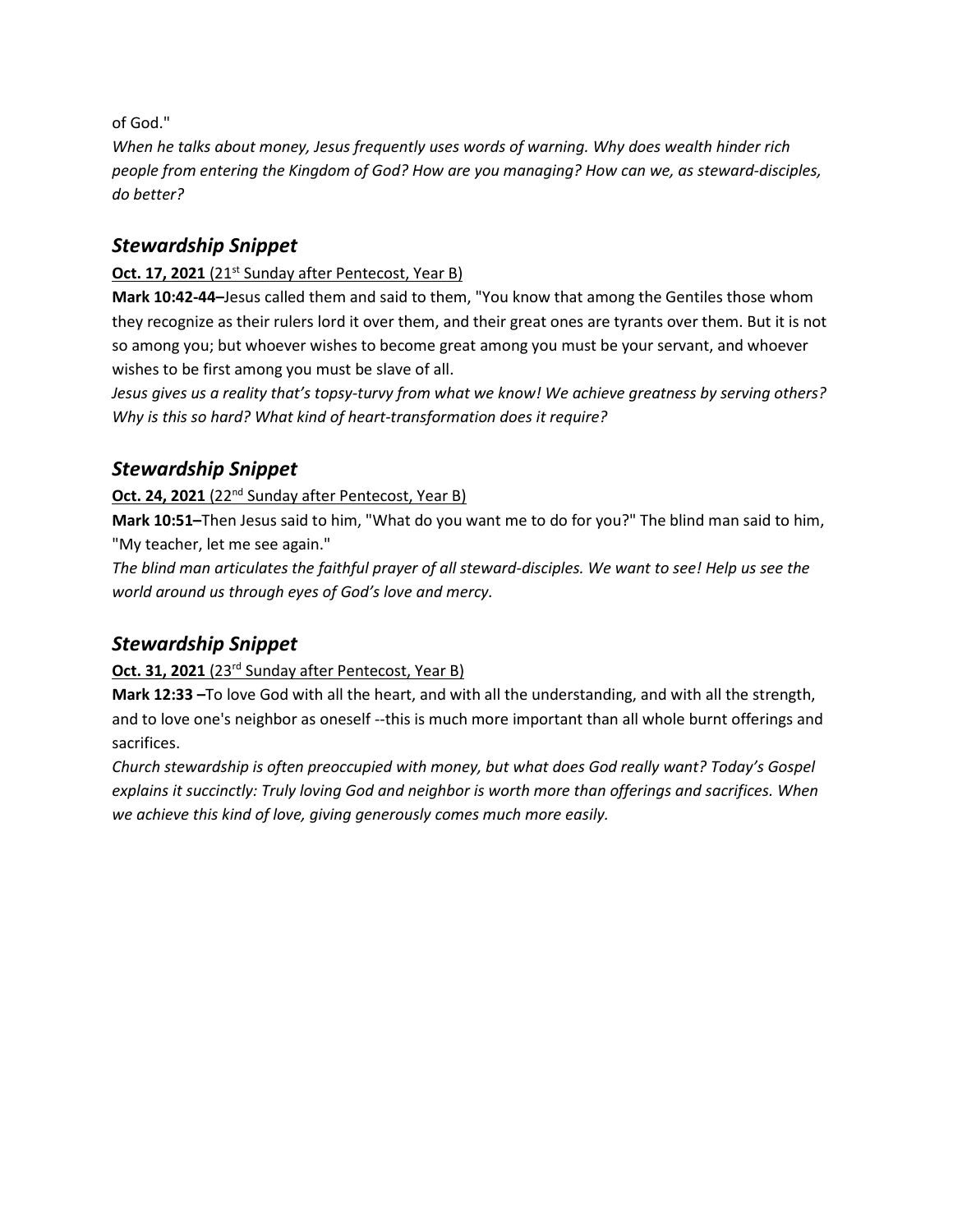# **Newsletter article**

*Select the one below, or from the [Toolkit Newsletter Article Archive](https://www.lss-elca.org/toolkit-newsletter-archive/) Reprint permission is granted for local congregational use. Just copy and paste into your newsletter! Please include the copyright notice. Other uses please inquire: rblezard@lss-elca.org.*

# **A harvest of sufficiency, contentment, and generosity**

*When you reap the harvest of your land, do not reap to the very edges of your field or gather the gleanings of your harvest. Do not go over your vineyard a second time or pick up the grapes that have fallen. Leave them for the poor and the foreigner. I am the LORD your God.* –Leviticus19:9-1**0**

"What I earn is mine, ALL mine, to do with what I want." That's the message our culture tells us again and again. Yet the Leviticus 19:9-10 clearly tells us that the "mine, all mine" attituded existed some 2,500 years ago as well. It's hard-wired into us.

Our sinful human nature leads us to claim all we can for ourselves, which is why for thousands of years and up to the present God has called faithful people to live a better way. In this passage, "the Lord your God" instructs farmers and vintners to harvest only once, and not to the very edges of their land, and to leave the remnants of the harvest to the poor and the foreigner – people on the margins scavenging for their daily bread.

The teaching encourages landowners to find sufficiency in their first harvest, to be content that their needs are met, and then be generous with what is left over. Today, Leviticus 19:9-10 challenges us whose "harvests" of income are more than sufficient to satisfy our immediate needs. Do we *have* to take it all? What can we give for the needy?

In this traditional season of harvest, what blessings can you count from the last year? (Take a few minutes to prayerfully consider this, and make a list). Does your harvest more than adequately meet your needs?

Now prayerfully consider how much you can generously "leave" for the needy? Consider this in making a year-end contribution to your congregation, or in determining a pledge for 2022.

## *--Rob Blezard*

*Copyright © 2021, Rev. Robert Blezard. Pastor Blezard serves as pastor of St. Paul Lutheran Church, Aberdeen, MD, and works as content editor for [www.stewardshipoflife.org.](http://www.stewardshipoflife.org/) He blogs at www.thestewardshipguy.com*.

# **General Stewardship Resource Websites**

**[Stewardship of Life Institute](http://www.stewardshipoflife.org/)**– Headquartered at United Lutheran Seminary, this site has a trove of resources in areas of congregational and personal stewardship. [\(www.stewardshipoflife.org\)](http://www.stewardshipoflife.org/)